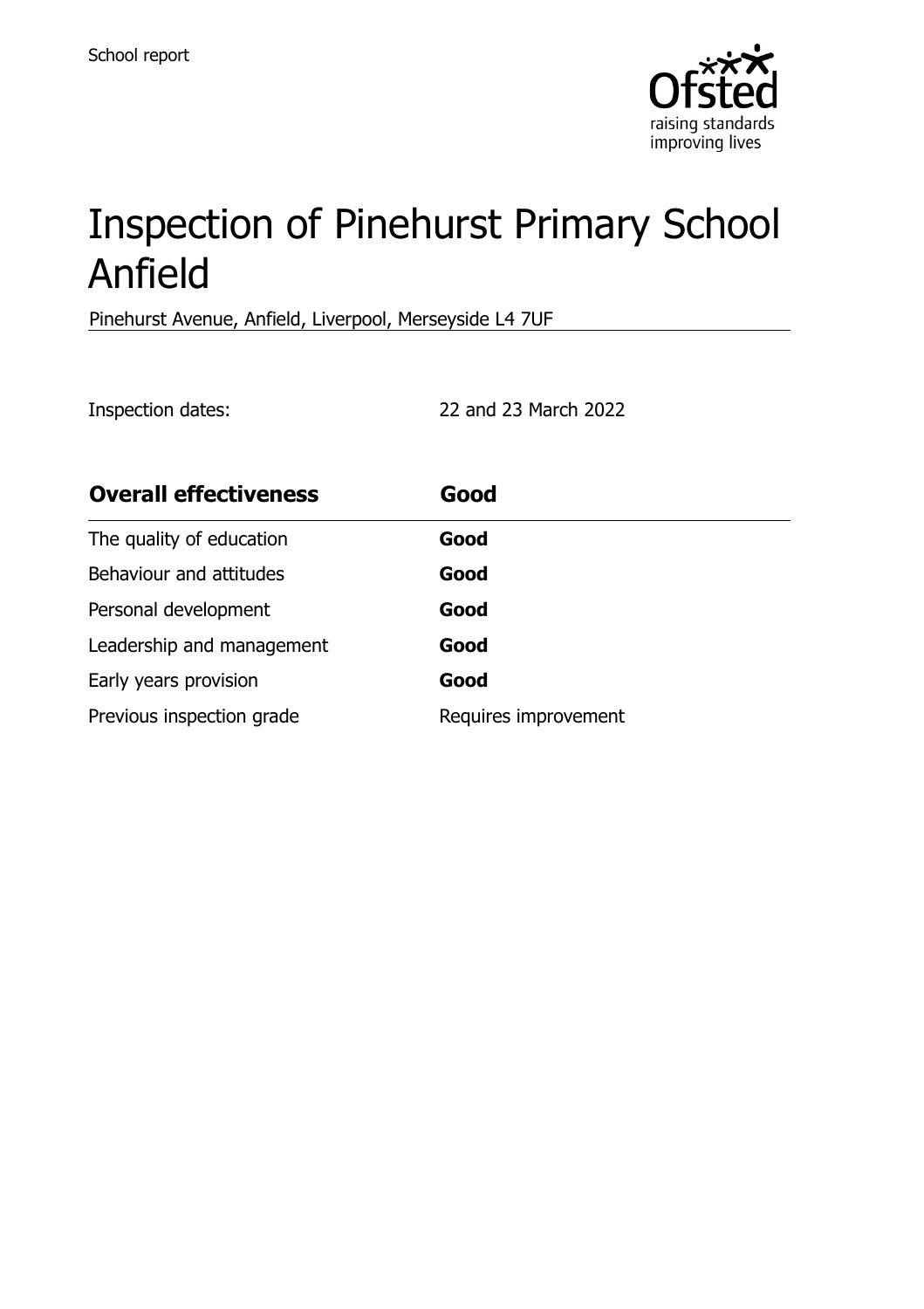

## **What is it like to attend this school?**

Pupils are happy at school and have positive attitudes towards learning. They enjoy strong relationships with the caring and welcoming staff.

The pupils who inspectors spoke with said that they trust staff to deal with any concerns that they may have. Pupils said that bullying is dealt with decisively by leaders. Pupils feel safe in school.

Pupils told inspectors that leaders have high expectations for their behaviour. This is evident in pupils' calm manner, both in lessons and in their conduct around school.

Pupils are enjoying the new curriculum that leaders have put in place. They are aware that teachers are setting higher expectations for their learning. As a result, pupils, including those with special educational needs and/or disabilities (SEND), build their knowledge well in subjects across the curriculum.

Pupils have opportunities to develop their leadership skills through roles as school councillors, reading ambassadors or as rainbow buddies who support new pupils to settle into school. Pupils also visit places of interest in order to support their learning and to celebrate their local heritage.

The large majority of parents and carers who responded to the Ofsted Parent View survey were very positive about recent improvements at the school.

#### **What does the school do well and what does it need to do better?**

Leaders have put together an ambitious new curriculum to ensure that pupils achieve well across a range of subjects. They have set out what they want pupils to learn in a logical order. In the early years, teachers know what they want children to learn at each stage of their education. For example, teachers have structured the curriculum to make sure that activities for two-year-old children set a firm ground for their future learning. Teachers check carefully on what children in the early years and pupils in the rest of the school know and can do. They use this information to adapt their teaching to meet the needs of pupils, including those with SEND. As a result, pupils are achieving well. However, in a small number of subjects in key stages 1 and 2, key knowledge is not defined clearly enough. Consequently, some pupils find it difficult to recall some of their learning in these subjects.

Leaders have prioritised the development of pupils' reading well. Children in the Reception Year start their phonics programme straight away. By the time they are in Year 1, pupils are using their knowledge to read words of increasing complexity. Staff have received comprehensive training to ensure that the delivery of the phonics curriculum is effective across all year groups. The extra support provided for pupils is helping to cover learning that was missed during the COVID-19 pandemic. However, for some disadvantaged pupils, this additional support is not helping them to catch up swiftly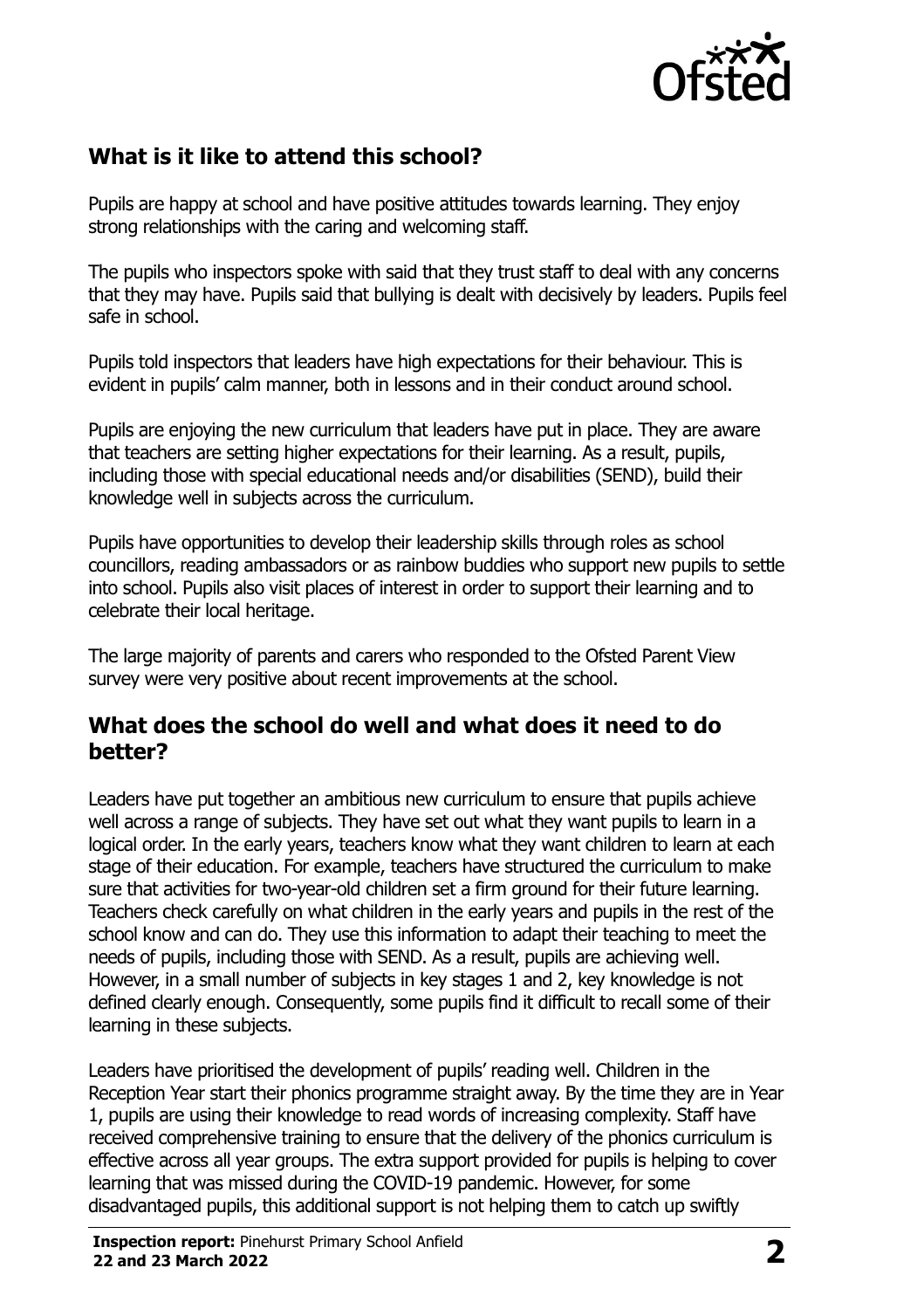

enough. As a result, some of these pupils are not able to read as confidently or as fluently as they should by the end of Year 2.

Pupils' positive attitudes towards their work means that they focus well on their learning. There is no disruption to lessons. This includes in the early years, for example in the Nursery Year where two-year-old children cooperate well when working together. However, the attendance of a small group of pupils is too low. Although this was the case previously, it has been made worse by the COVID-19 pandemic. Although leaders have a wide range of strategies to help these pupils back into school, the rate of attendance for some pupils is not improving quickly enough.

Leaders have recently improved their procedures for identifying the needs of pupils with SEND. They have communicated well with parents to ensure that they are well informed about their child's education. As a result, pupils with SEND access the same curriculum as other pupils and achieve well. These pupils fully participate in all aspects of school life.

The school provides a range of opportunities to develop pupils' cultural knowledge, such as in their study of different artists. Leaders also arrange visits to local places of interest, for example visiting local Cathedrals to develop their understanding of faith. Pupils are taught to value the differences and opinions of other pupils. As a result, they are polite and respectful of one another. This starts at a young age. For example, children in the early years take turns and listen to each other's ideas when learning.

All of the staff who completed Ofsted's staff's survey said that they are proud to work at the school. The staff who inspectors spoke with said that leaders and governors are considerate of their workload and well-being. All staff are all on board with the direction that the school is taking and all feel that the school has improved greatly since the previous inspection.

Governors have an informed and detailed understanding of the school's strengths and weaknesses. They make good use of external partners' assessments of the school in order to quality assure the work of leaders. They ask relevant and probing questions in meetings and ensure that their statutory duties are carried out.

## **Safeguarding**

The arrangements for safeguarding are effective.

All staff have received comprehensive safeguarding training. They are aware of the local risks to pupils and are vigilant for the signs of abuse.

Leaders work well with a range of external providers to offer pupils and their families early help if the need arises. The parents who inspectors spoke with were very positive about the support that they have received from the school.

Pupils have opportunities to learn about how to keep themselves safe, for example when discussing knife crime. Pupils have a good understanding of the dangers of social media and how to keep themselves safe when online.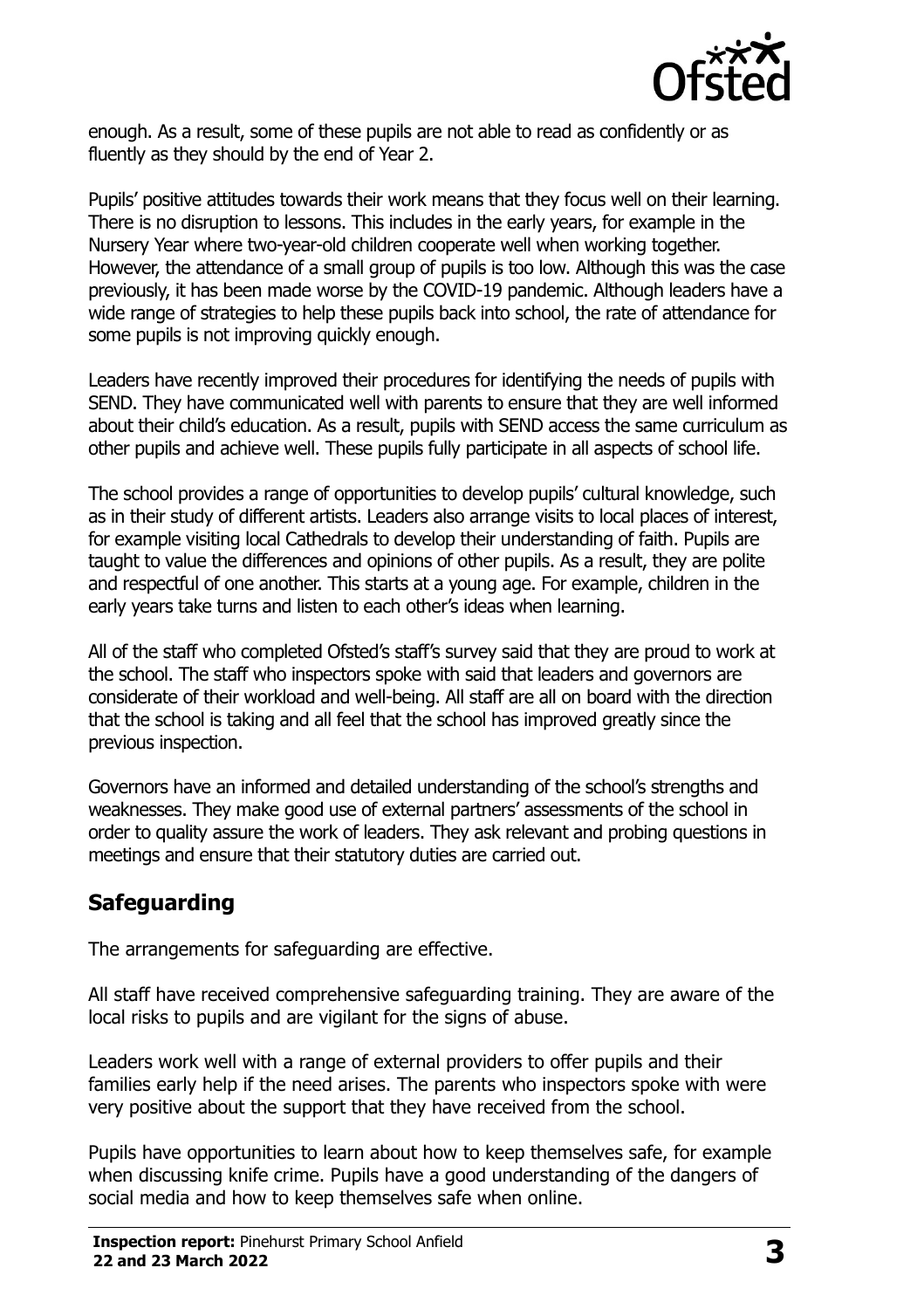

## **What does the school need to do to improve?**

#### **(Information for the school and appropriate authority)**

- Some of the disadvantaged pupils who missed phonics learning during the COVID-19 pandemic are not catching up quickly enough with the reading curriculum. As a result, these pupils do not read fluently enough by the end of key stage 1. Leaders should ensure that these pupils are provided with intensive support to catch up quickly so that they can read with confidence and automaticity.
- $\blacksquare$  In some subjects, leaders have not clearly identified what key knowledge they want pupils to learn. As a result, some pupils do not remember some of the essential building blocks for future learning. Leaders should ensure that they more carefully define what they want pupils to know in these subjects so that pupils remember more of the taught curriculum.
- Prior to the COVID-19 pandemic, the attendance of some pupils was too low. The pandemic has made this situation even worse. As a result, a small group of pupils are missing too much of their education. Leaders should ensure that they tackle the persistent absence of pupils with tenacity in order to bring about more rapid changes in attendance.

## **How can I feed back my views?**

You can use [Ofsted Parent View](http://parentview.ofsted.gov.uk/) to give Ofsted your opinion on your child's school, or to find out what other parents and carers think. We use information from Ofsted Parent View when deciding which schools to inspect, when to inspect them and as part of their inspection.

The Department for Education has further quidance on how to complain about a school.

If you are the school and you are not happy with the inspection or the report, you can [complain to Ofsted.](http://www.gov.uk/complain-ofsted-report)

## **Further information**

You can search for [published performance information](http://www.compare-school-performance.service.gov.uk/) about the school.

In the report, '[disadvantaged pupils](http://www.gov.uk/guidance/pupil-premium-information-for-schools-and-alternative-provision-settings)' refers to those pupils who attract government pupil premium funding: pupils claiming free school meals at any point in the last six years and pupils in care or who left care through adoption or another formal route.

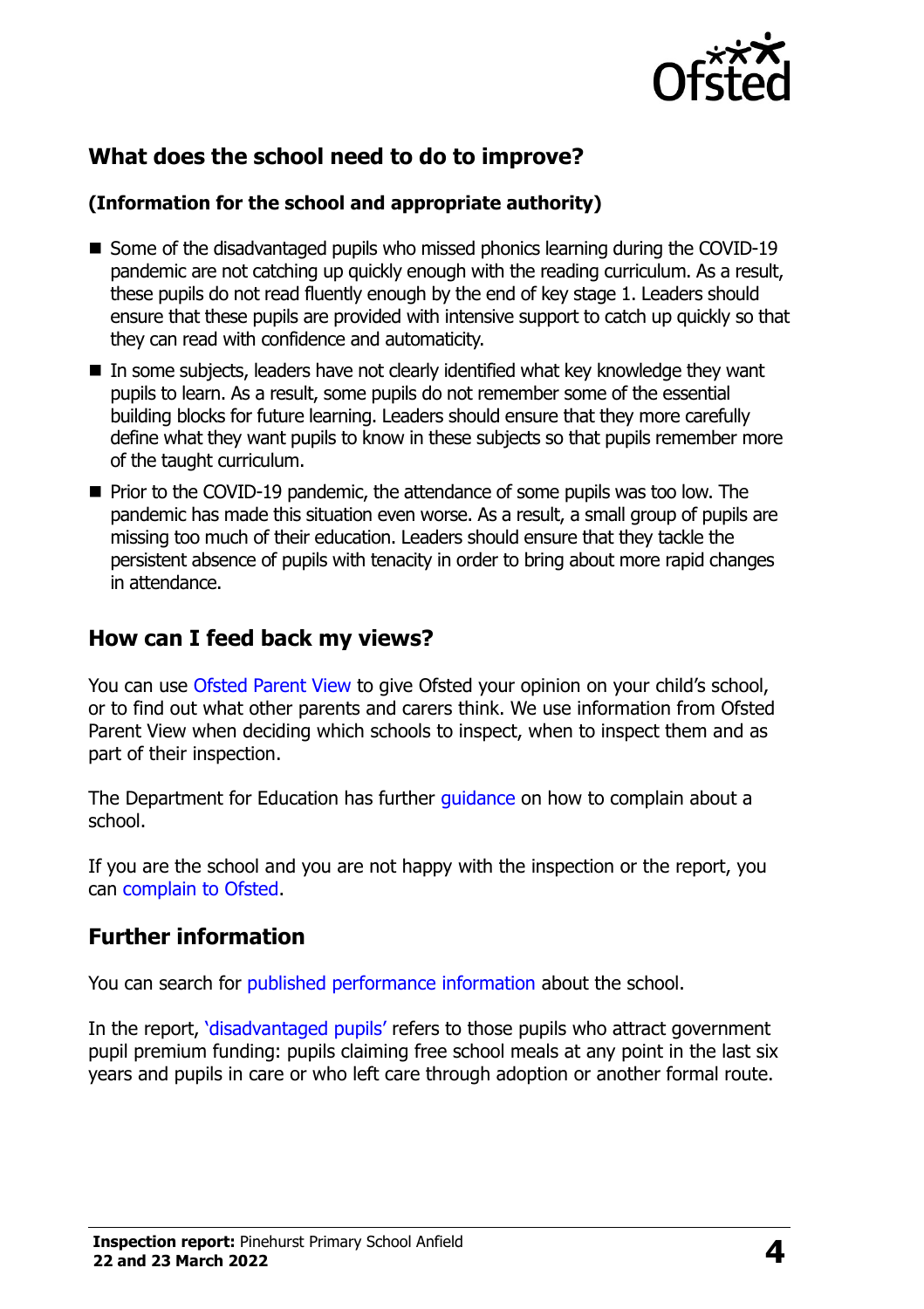

## **School details**

| Unique reference number             | 134471                                                           |
|-------------------------------------|------------------------------------------------------------------|
| <b>Local authority</b>              | Liverpool                                                        |
| <b>Inspection number</b>            | 10211684                                                         |
| <b>Type of school</b>               | Primary                                                          |
| <b>School category</b>              | Community                                                        |
| Age range of pupils                 | $2$ to $11$                                                      |
| <b>Gender of pupils</b>             | Mixed                                                            |
| Number of pupils on the school roll | 416                                                              |
| <b>Appropriate authority</b>        | The governing body                                               |
| <b>Chair of governing body</b>      | June Simm                                                        |
| <b>Headteacher</b>                  | <b>Katy Morris</b>                                               |
| Website                             | www.pinehurst-primary.co.uk                                      |
| <b>Dates of previous inspection</b> | 7 and 8 March 2018, under section 5 of<br>the Education Act 2005 |

## **Information about this school**

- $\blacksquare$  Since the previous inspection, there has been a significant number of staffing changes, including in the senior leadership team.
- The school has provision for two-year-old children.
- The school currently uses one alternative provider that is maintained by Liverpool local authority.

# **Information about this inspection**

The inspectors carried out this inspection under section 5 of the Education Act 2005.

This was the first routine inspection the school received since the COVID-19 pandemic began. Inspectors discussed the impact of the pandemic with leaders and have taken that into account in their evaluation of the school.

- Inspectors spoke with senior leaders, governors and a representative from Liverpool local authority about the leadership and management of the school.
- Inspectors carried out deep dives in these subjects: early reading, mathematics, science, computing and history. For each deep dive, inspectors discussed the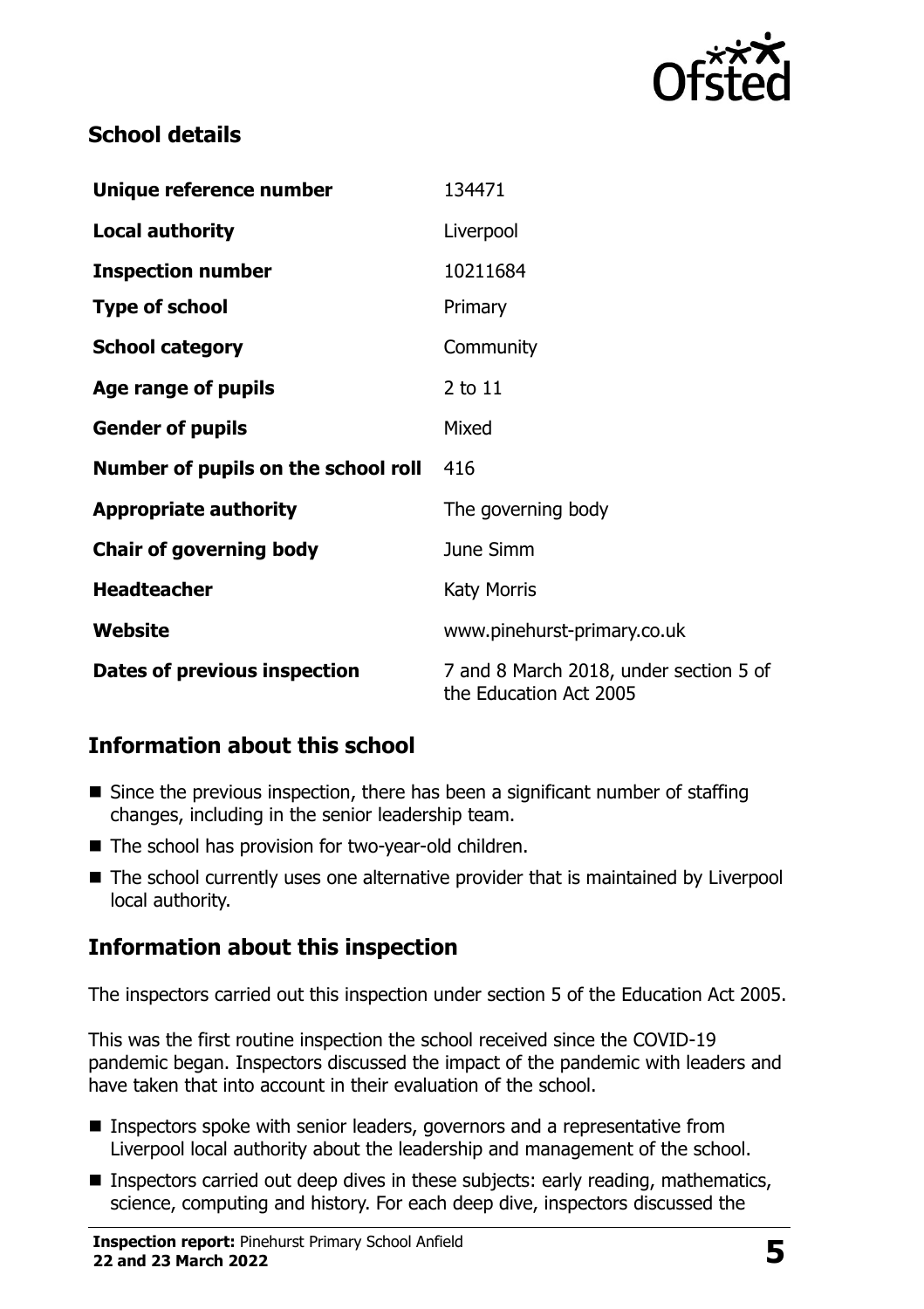

curriculum with subject leaders, visited a sample of lessons, spoke to teachers, spoke to some pupils about their learning and looked at samples of pupils' work. Inspectors also heard a selection of pupils from Years 1, 2, 3 and 6 read.

- Inspectors also spoke to leaders about the curriculum in some other subjects.
- **Inspectors met with pupils to ask them about their learning in a range of subjects** and about the opportunities that they have for their personal development.
- $\blacksquare$  Inspectors met with pupils from across the school to ask them about safeguarding. Inspectors reviewed documentation, which included the school's safeguarding policy, register of the checks carried out on new employees and safeguarding records.
- Inspectors observed pupils' behaviour during lessons, at breaktimes and when walking round the school. They discussed behaviour and bullying with pupils, senior leaders and other staff.
- Inspectors spoke with parents at the start of the school day and took into account the views of parents who responded to the Ofsted Parent View survey. They also took into account the responses to the pupils' and staff's inspection surveys.

#### **Inspection team**

Steve Bentham, lead inspector Her Majesty's Inspector Vanessa MacDonald **Canadian Constant Constant Constant** Ofsted Inspector Louise McArdle **Contract Contract Contract Contract Contract Contract Contract Contract Contract Contract Contract Contract Contract Contract Contract Contract Contract Contract Contract Contract Contract Contract Contract**